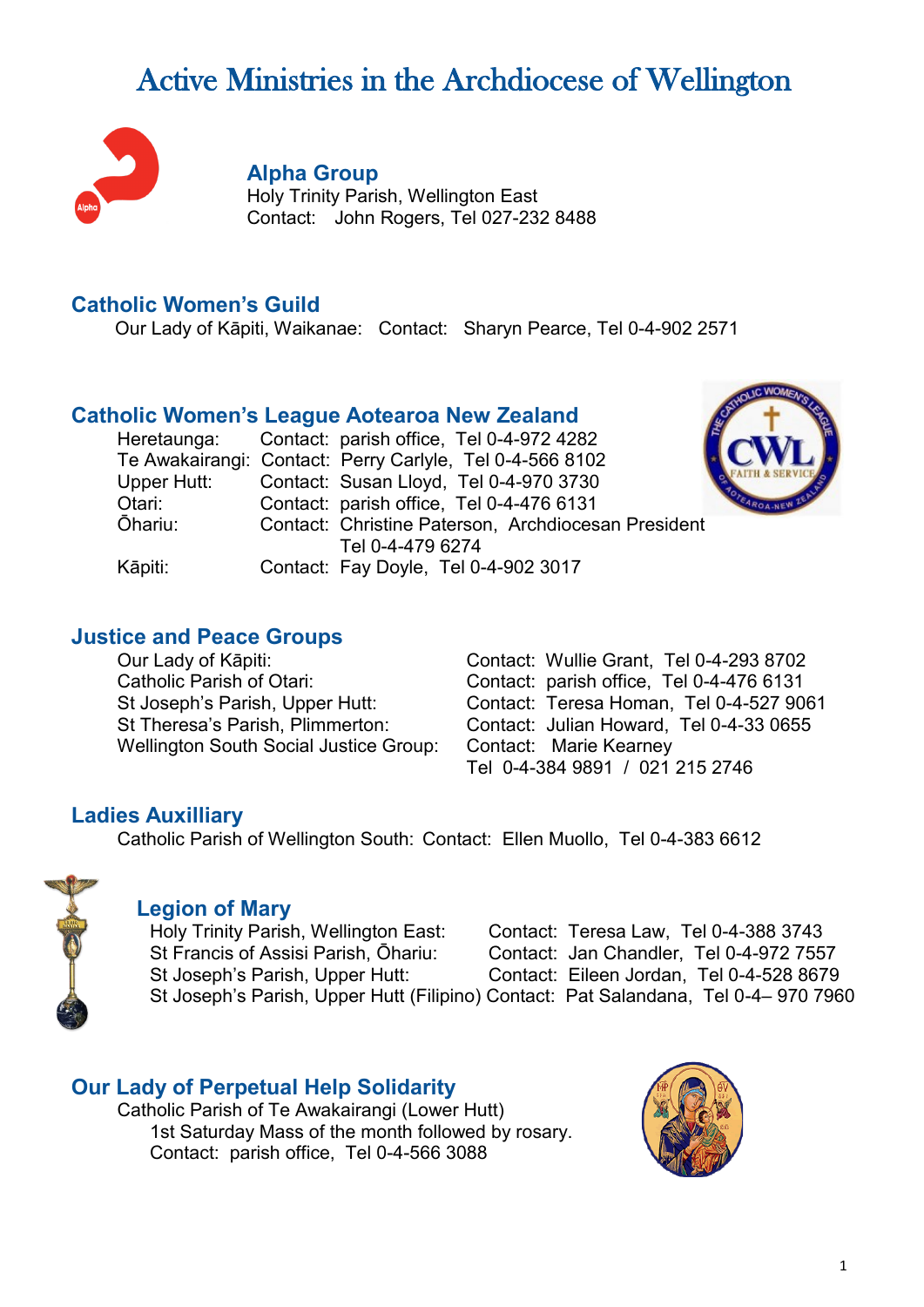## **Passionist Family Group Movement**

(The Passionist Family Group Movement is more a way helping families to bond together in a parish forming smaller Christian communities. They do share in our Spirituality but in a more uncomplicated understated way.)

National Co-ordinators: John and Mary-Ellen Leen Tel 027 333 6440 john.leen@xtra.co.nz, National Directors: Paul and Linda Derbyshire Tel 0-6-354 6171 / 027 354 6171

#### **Groups in Wellington:**

Cathedral of the Sacred Heart, Thorndon Contact: Nicholas and Linda Burley: burleys05@gmail.com Holy Family Parish, Nelson/Stoke Contact: parish office, Tel 0-3-539 1251 St Francis of Assisi Parish, Ōhariu Contact: John and Kerry Kleinsman, Tel: 0-4-232 3538 Our Lady of Hope Parish, Tawa/Titahi Bay Contact: parish office, Tel: 0-4-232 5611 Our Lady of Kāpiti Parish Contact: Jenny and Mark McGlone, Tel: 0-6-364 3908 John and Corrie McCardle, Tel: 0-4-904 1823 Our Lady of the Valleys Parish, Heretaunga/Stokes Valley Contact: parish office, Tel: 0-4-972 4282 St Joseph's Parish, Upper Hutt Contact: Teresa Homan, Tel: 0-4-527 9061 Ss Mary and Joseph Parish, Otaki/Levin Contact: Phil and Josie McIntyre, Tel: 0-6-364 7037 St Theresa's Parish, Plimmerton Contact: Richard and Sue Gibbs, Tel: 0-4-234 7913 Star of the Sea Parish, Marlborough Contact: parish office, Tel: 0-3-578 0038 Te Awakairangi Parish, Lower Hutt Contact: Michael and Pauline Prendergast, Tel: 0-4-938 1492 Catholic Parish of Wellington South Contact: Mary-Ellen Leen, Tel: 027 333 6440 maryellenleen@icloud.com





## **Society of St Vincent de Paul**

Holy Family Parish, Nelson/Stoke Contact: parish office, Tel 0-3-539 1251 Holy Spirit Parish, Lower Hutt Our Lady of the Rosary - Contact: parish office, Tel: 0-4-569 8045 Holy Trinity Parish, Wellington East Contact: parish office, Tel: 0-4-388 6953 St Francis of Assisi Parish, Ōhariu Contact: Sharon McSweeney, Tel: 0-4-478 3541 Our Lady of Kāpiti Parish Contact: parish office, Tel: 0-4-902 5815